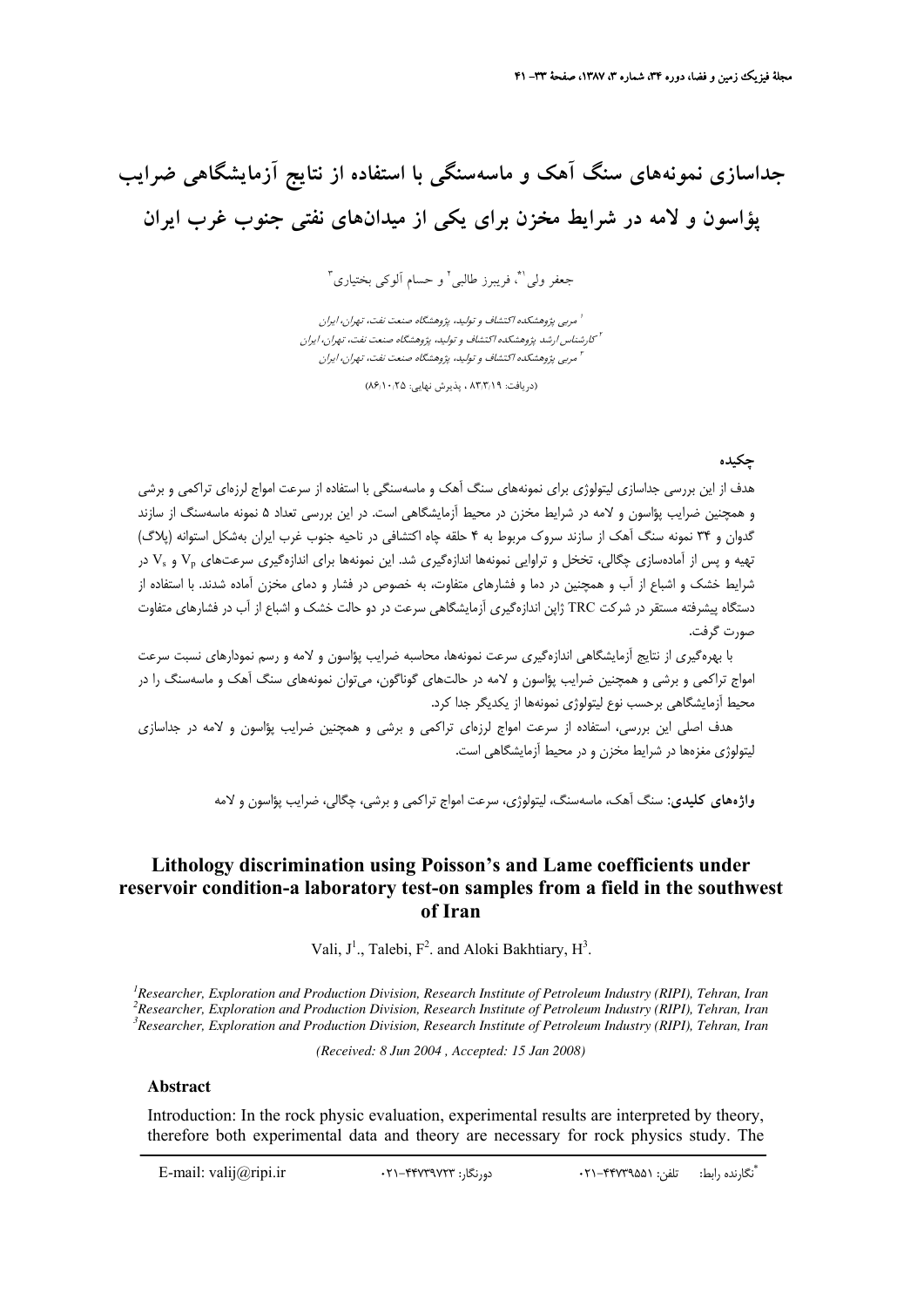main research in theories has been done by Gassman (1951) and Biot (1956). Also laboratory tests have been performed by Han et al (1986), Eberhart-Philips et al (1989), Wang and Nor (1992) and Wang (2000).

Poisson's ratio and Lame coefficients are the main data for discrimination of two kind of lithology, especially limestone and sandstone, in the reservoir.

In this study, Poisson's ratio and Lame coefficients have been calculated by measuring V<sub>p</sub> and V<sub>s</sub> in saturated samples as a laboratory test. Also  $λ$ ,  $ρ$  and  $μ$ ,  $ρ$  have been calculated using porosity, density, compressional and shear waves velocities of plug samples.  $\lambda$  is more sensitive to fluids within the pores whereas  $\mu$  is affected by rigidity of rock samples.

In this research, after sample preparations, density, porosity and permeability of the samples were measured. Then compressional and shear wave's velocities were measured in both dry and water saturated conditions at several pressures, especially reservoir pressure. Finally, limestone and sandstone samples were separated by expanding Poisson's ratio and Lame coefficients in various diagrams.

Methodology: Core plugging was accomplished as vertical plugs with 3.81cm diameter and 6cm length. Porosity, permeability and density of samples were measured to calculate bulk and shear modules in the rock physic models. Corrected density was calculated from measured density in dry condition and compared with resistivity log density together.

According to petrophysical parameters plug samples were classified into three classes, as sandstones with more than 18% porosity and limestones with more than 10% porosity and the last one limestone with less than 10% porosity.

Acoustic wave velocities were measured in dry and water saturated conditions at several confining pressures, such as 30 Gpa for the Sarvak samples and 45Gpa for the Gadvan samples as their reservoir pressure.

Density, compressional and shear wave velocities are the three main rock physics parameters for lithology prediction of reservoir rock.

Two kinds of lithology (sandstone and limestone) with different Poisson's ratio are detached after calculation and plotting of Poisson's ratio in both dried and water saturated states. In fact the Poisson's ratio for dried and saturated conditions is more than 0.17 and 0.25 respectively for limestone samples and lower than 0.17 and 0.25 for the sandstone samples.

Lame coefficient ( $\lambda \rho$  and  $\mu \rho$ ) were calculated by using density, compressional and shear wave velocities in water saturated and reservoir conditions. By drawing  $\mu$   $\rho$  versus  $\lambda$ .  $\rho$  as a cross plot, the samples are divided into three divisions as sandstone with more than 18% porosity and limestones with higher than 10% porosity and the last one limestone with lower than 10% porosity.

Results:

- Prediction of lithology (limestone and sandstone) using Poisson's ratio under reservoir condition by plotting various diagrams.
- Discrimination of lithology at reservoir condition using Lame coefficients in plotted μ.ρ versus  $λ$ .ρ.
- Poisson's ratio and Lame coefficient which are used for lithology-a laboratory test- accompaniment reservoir characterizations software which interpret 2D or 3D seismic data could be extended for predicting the lithology of all the formations in a field.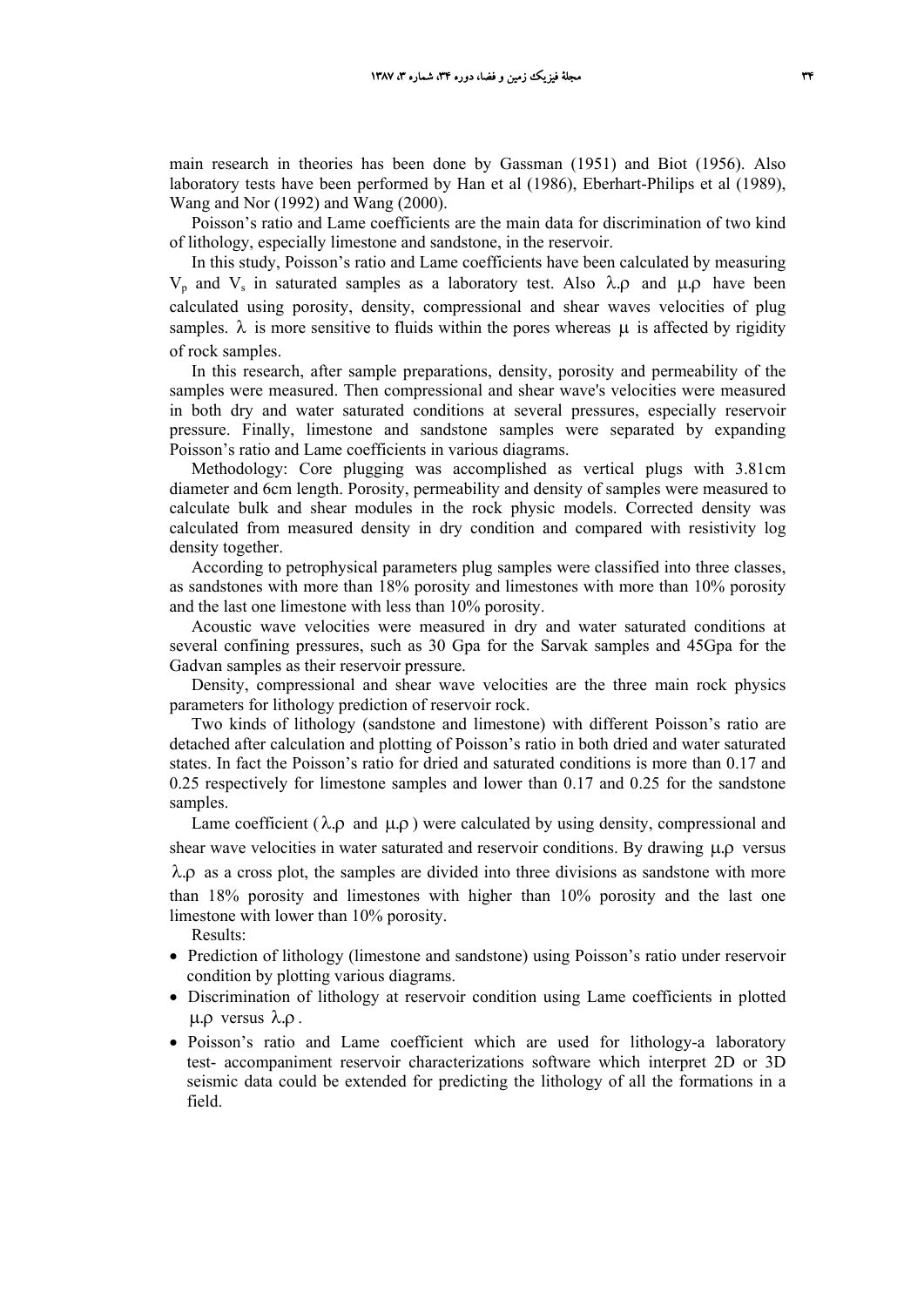**1 مقدمه**

فراهم ميآورد. اگرچه اندازهگيريهاي آزمايشگاهي خصوصيات مخزن را در مقياس بسيار كوچك، بررسي ميكنند ولي استفاده توأم آنها با نگارهاي پتروفيزيكي و مقاطع لرزهاي در توصيف مخزن بسيار كارآمد و مقرون به صرفه است. در ضمن محدوديت پيشگفته را ميتوان با مغزهگيريهاي بيشتر از نقاط متفاوت سازند كاهش داد. همچنين به كمك نرمافزارهاي موجود ميتوان خصوصيات مخزن را در طول خطوط لرزهاي پيشبيني كرد.

يكي ديگر از راههاي تعيين ليتولوژي، استفاده از ضرايب لامه است. بههمين منظور، مقدار ضرايب لامه برحسب سرعت امواج تراكمي و برشي در شرايط اشباع از آب، براي نمونهها در محيط آزمايشگاهي محاسبه شد. سپس مقادير ρ.μ و ρ.λ با توجه به اينكه كليه مشخصههاي نمونهها از قبيل مقادير تخلخل و نوع ليتولوژي در محيط آزمايشگاه قابل تعييناند، محاسبه ميشوند. در ضمن طبق تعريف، مقدار λ به شاره درون حفره و μ به نوع خميره سنگ حساس است. مقادير ضرايب پؤاسون و لامه با هدف تفكيك نوع نمونهها بهدست آمده است (وانگ و نور، b1992(.

در اين مقاله ابتدا در مورد آماده سازي و اندازهگيري چگالي، تخلخل و تراوايي نمونهها توضيحات مختصري ارائه ميشود. سپس در مورد اندازهگيري سرعتهاي VP و VS در شرايط خشك و اشباع از آب و در دما و فشارهاي متفاوت به خصوص دما و فشار مخزن شرح داده شده است. همچنين در مورد محاسبه ضرايب پؤاسون و لامه در نقش يكي از مقدمات مورد نياز براي شناسايي و آشكارسازي ليتولوژي با استفاده از نمودارهاي گوناگون

بررسيهاي فيزيك سنگ را ميتوان به دو بخش نظري و آزمايشگاهي تقسيم كرد. اندازهگيريهاي آزمايشگاهي نقشي حياتي در اكتشاف و توسعه ميدانهاي نفتي دارند. براي مثال اندازهگيري خصوصيات لرزهشناسي سنگهاي مخزن، اساس فيزيكي مورد نياز براي لرزهشناسي اكتشافي و تفسير و آشكارسازي ليتولوژي بههمراه هيدروكربور را دربرآورد خصوصيات و نظارت و مشاهده تغييرات مخزن و فرآيندهاي بازيافت بهينه نفت، فراهم ميآورد. پيشبيني ليتولوژي در نمونههاي سنگ و همچنين استفاده از دادههاي لرزهاي در فرايند برآورد خصوصيات مخزن و محاسبه ضرايب پؤاسون و لامه ميتواند در توصيف مخزن بسيار كارآمد باشد.

براي ارزيابي دقيق و روشن تأثير پارامترهاي مخزن روي خواص كشساني سنگهاي مخزن، كارهاي آزمايشگاهي و نظري لازم است. نتايج آزمايشگاهي بايد با نظريهها، تفسير و مدلسازي شوند تا درحكم اطلاعات ورودي براي تفسير لرزهاي بهكار روند (وانگ و نور، a1992(. در بخش نظري، (گاسمن، 1951 و بيوت، 1956) مطالعات اساسي صورت دادهاند كه اكنون با گذشت 50 سال مورد استفاده محققان و صاحبنظران صنعت نفت قرار ميگيرد. در بخش آزمايشگاهي تحقيقات قابل توجهي صورت پذيرفته است كه از آن جمله ميتوان به كارهاي (هان و همكاران، 1986؛ ابرهارت- فيليپس و همكاران، 1989؛ وانگ و نور، b1992 و وانگ، 2000) اشاره كرد.

اندازهگيري آزمايشگاهي سرعت امواج در نمونههاي سنگ مخزن و محاسبه ضرايب پؤاسون، مقدمات مورد نياز براي شناسايي و آشكارسازي ليتولوژي را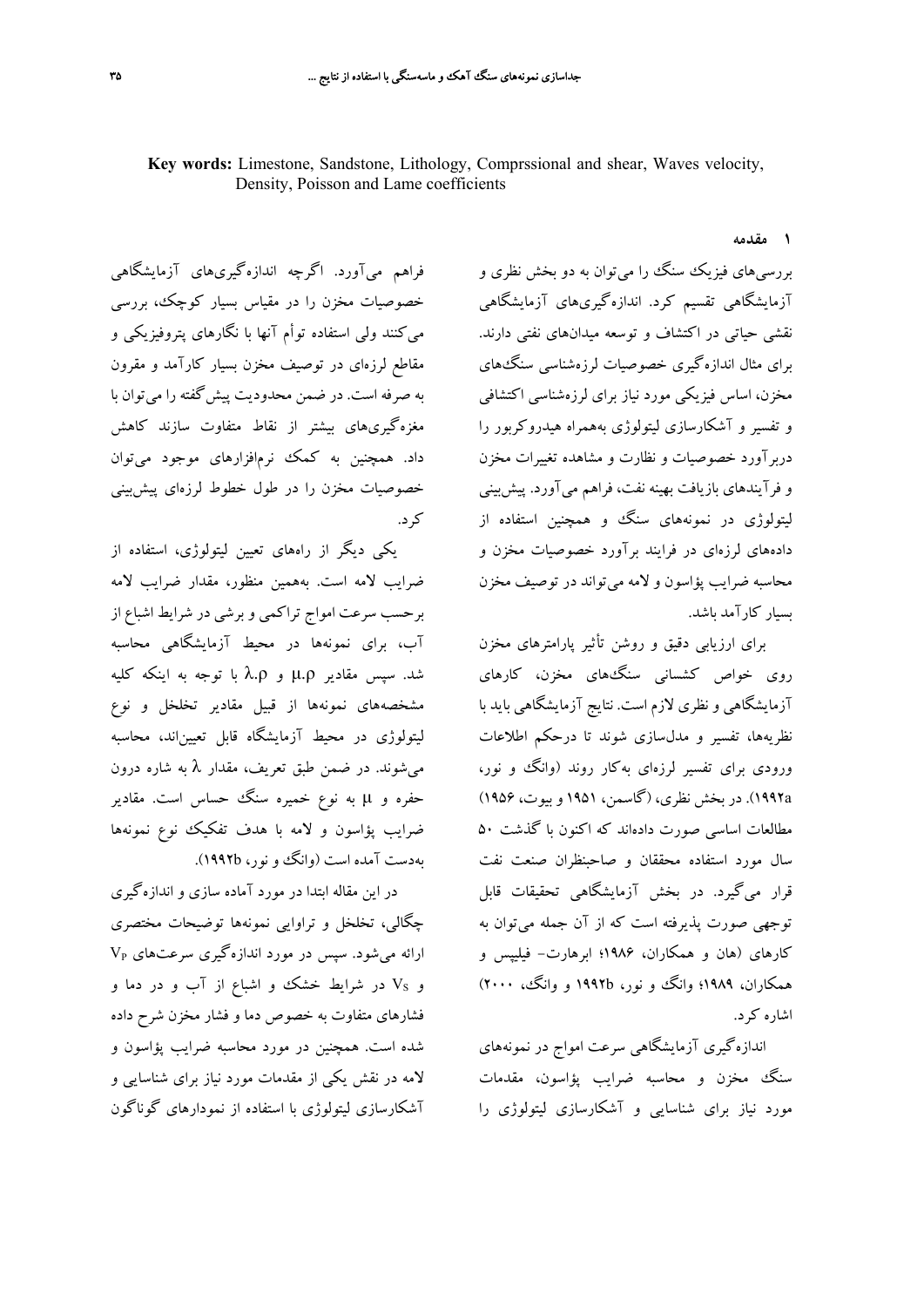$$
\rho_{\text{matrix}} = \rho_{\text{Dry}} / (1 - \varphi) \tag{1}
$$

که در آن  $\rho_{\rm m}$  چگالی خمیره،  $\rho_{\rm m}$  چگالی در حالت خشك و φ مقدار تخلخل نمونه است. آنگاه با داشتن مقادير چگالي خميره و سيالات (آب

و نفت) و اطلاعات مربوط به درصد اشباع نمونهها از هر يك از اين سيالات (نگار مقاومت الكتريكي) و همچنين با استفاده از رابطه ميانگين (رابطه 2) ميتوان مقدار چگالي را براي شرايط مخزن در محيط آزمايشگاهي بهدست آورد:

 $\rho = \varphi \rho_{\rm F} (1 - S_{\rm w}) + \varphi \rho_{\rm w} S_{\rm w} + (1 - \varphi) \rho_{\rm matrix}$  $(Y)$ 

که در آن ρ چگالی تصحیح شده،  $\rho_{\rm F}$  چگالی سیال نفت)، بهرام چگالی آب سازند و  $\mathrm{S_w}$  درصد اشباع آب  $\rho_\mathrm{w}$ و φ مقدار تخلخل در نمونه است.

آنگاه مقادير چگالي تصحيح شده با چگالي در حالت خشك و چگالي در نگار پتروفيزيكي با يكديگر مقايسه شدند (شكل 2). ميزان تفاوت اين مقادير حدود 7 درصد است. از آنجا كه سعي بر آن است كه مقايسهاي بين مقادير چگالي صورت پذيرد، هر كدام از اين مقادير را به مثابه يك ورودي اين بررسي در نظر ميگيريم.



**شكل .2** مقادير چگاليهاي تصحيح شده، حالت خشك و نگار پتروفيزيكي با يكديگر مقايسه شدند. اين مقادير به صورت جداگانه در جداسازي ليتولوژي بهكار رفتهاند.

جداسازي نمونههاي ماسهسنگ و سنگ آهك به تفصيل توضيحاتي ارائه ميشود.

**2 مراحل كار**

• **آمادهسازي نمونهها**

ابتدا با بررسي نگارهاي پتروفيزيكي و زمينشناسي براي سازند مورد نظر در عمقهاي خاص مغزههايي بهصورت پلاگ تهيه شدند. قطر اين پلاگها 3/81 سانتيمتر و طول آنها 6 سانتيمتر است. عمل نمونهبرداري بهصورت عمودي است و به همراه اين عمل ميتوان از نمونههاي اطراف پلاگ نيز براي آزمايشهايي از قبيل XRD و تهيه مقاطع نازك ميكروسكوپي استفاده كرد (شكل 1).



**شكل .1** يكي از نمونههاي تهيه شده به شكل پلاگ با قطر 3/81 سانتيمتر و طول 6 سانتيمتر. نمونهگيري به صورت عمودي صورت گرفته است.

• **اندازهگيري چگالي، تخلخل و تراوايي نمونهها** تخلخل نمونهها با استفاده از دستگاه تخلخلسنج مدل 300ASC و به روش تزريق گازهليوم اندازهگيري شد.

چگالي در حالت خشك با استـفاده از اندازهگيري ابعاد فيزيكي (قطر، ارتفاع و جرم) قابل محاسبه است. با معلوم بودن مقدار چگالي در حالت خشك و مقدار تخلخل، مقدار چگالي خميره قابل محاسبه است: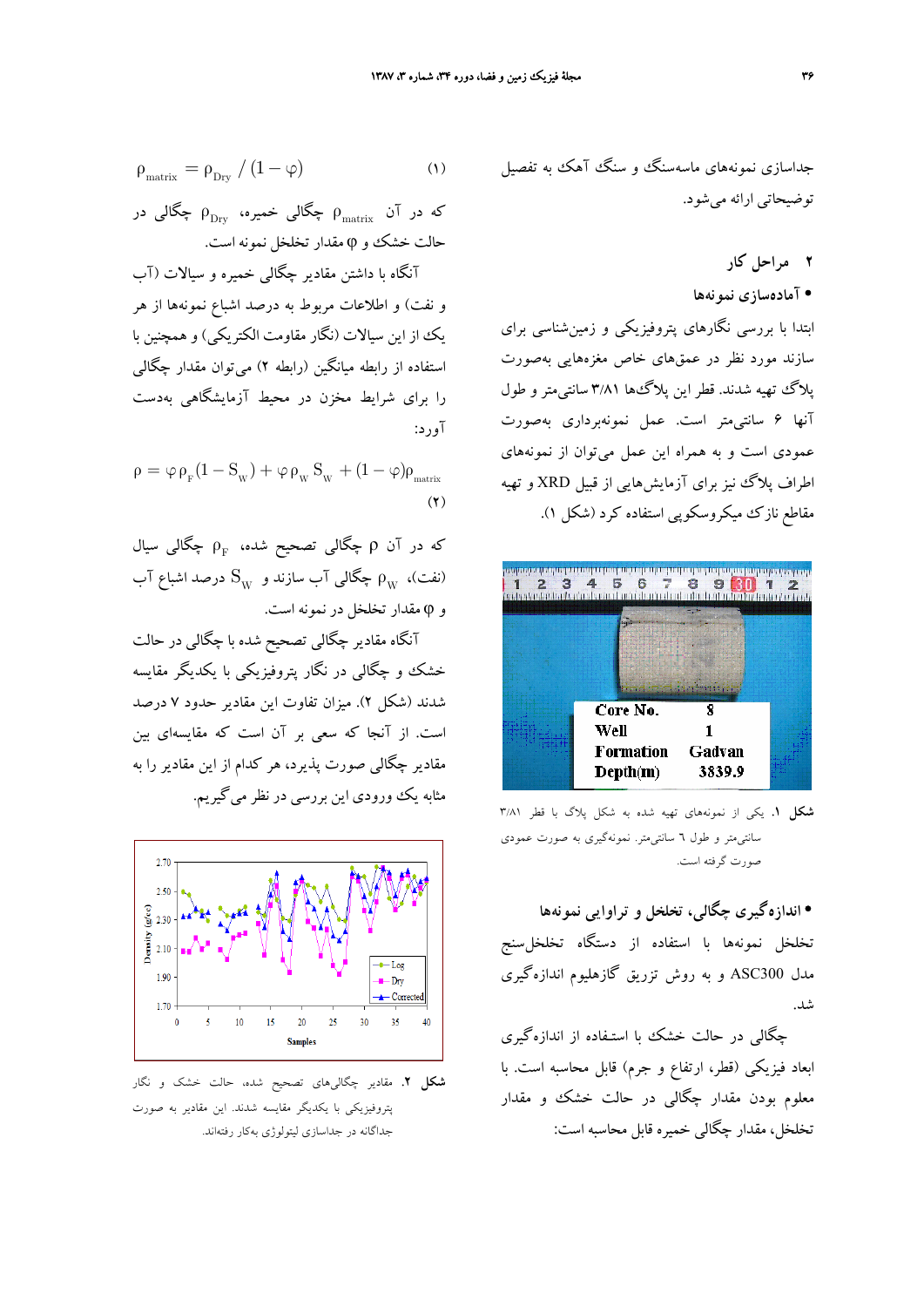ميزان تراوايي نيز بهصورت افقي و به فاصله يك سانتيمتر از يكديگر و در چهار جهت متفاوت تعيين ميشود. اين اندازهگيري با دستگاه PDPK صورت گرفته است. در نهايت ميتوان مقدار تراوايي را با متوسطگيري مقاديربهدست آمده محاسبه كرد.

نمونهها به سه دسته ماسهسنگ با تخلخل بيشتر از 18 درصد و سنگ آهك با تخلخل بيش از 10 درصد و همچنين سنگ آهك با تخلخل كمتر از10 درصد تقسيم شدهاند. همچنين براي مقايسه بهتر در شرايط برابر تعداد 5 نمونه سنگ آهك با تخلخل مشابه با نمونههاي ماسه سنگ در اين تحقيق مورد بررسي قرار گرفته است.

• **اندازهگيري سرعتهاي VP و VS نمونهها در حالت خشك و اشباع**

براي اندازهگيري در شرايط مخزن ابتدا بايد دستگاه و نمونه در شرايط پايدار فشار و دماي مورد نظر قرار گيرند كه اين عمل مستلزم زماني نسبتاً طولاني است. سپس با تغيير فشار مؤثر از مقدار ماكزيموم فشار به سمت حداقل ميتوان شرايط متفاوت را در محيط نمونه ايجاد و زمان عبور موج را اندازهگيري كرد.

سرعت امواج تراكمي و برشي در دو حالت خشك و اشباع از آب اندازهگيري شده است. اين اندازهگيريها با دستگاه اندازهگيري سرعت امواج كشسان در مركز تحقيقات و فنّاوري شركت نفت ژاپن (TRC (صورت گرفت. اندازهگيري سرعت امواج كشسان براي شارههاي متفاوت (آب و نفت) و در مورد سازندهاي فوق از فشار همه جانبه حدود GPa45 براي سازند گدوان و حدود GPa30 براي سازند سروك شروع و به فشار حدود GPa6 رسيده است. معمولاً دماي نمونه مقدار ثابت و برابر با دماي 80 تا 120 درجه سلسيوس در نظر گرفته شده است (شكل 3).



**شكل .3** (الف) نحوه عملكرد دستگاه اندازهگيري سرعت امواج كشسان روي مغزههاي مورد آزمايش، شامل فرستنده و گيرنده امواج S و P، ماكزيموم فشار همه جانبه، فشار شاره، تغييرات دماي نمونه و بسامد امواج S و P.) ب) يك نمونه از زمان رسيد اوليه امواج كشسان دريافت شده با گيرنده كه در اسيلوسكوپ قابل مشاهده است.

**3 روش تعيين ليتولوژي با استفاده از ضرايب كشسان** يكي از راههاي تعيين ليتولوژي، استفاده از ضرايب كشساني (ضرايب پؤاسون و لامه) است. براي تعيين ضرايب كشساني در يك محيط همگن و همسانگرد، علاوه بر اينكه اطلاعات مربوط به سرعت انتشار امواج P و S مورد نياز است، چگالي سنگ نيز بايد معلوم باشد (وايت، 1983).

• **تعيين ضرايب پؤاسون** در شكل 4 كاهش سرعت برحسب افزايش تخلخل مشاهده ميشود اما نميتوان رابطهاي منطقي براي نوع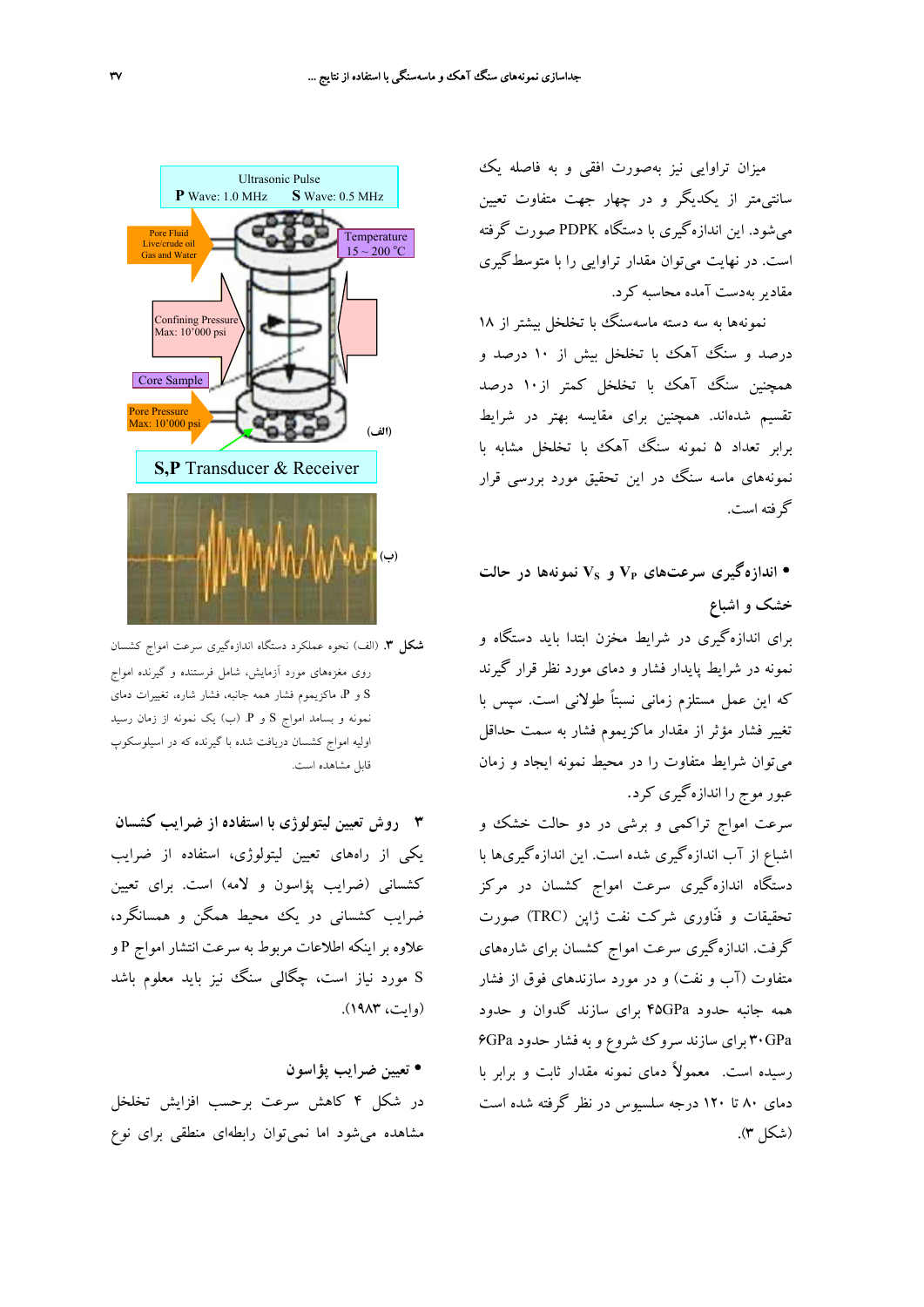ليتولوژي بين سرعت وتخلخل نمونهها يافت.



**شكل .4** نمودار كاهش سرعت امواج تراكمي و برشي درحالت اشباع از آب بر حسب تخلخل. تعيين ليتولوژي در اين حالت تقريبا امكانپذير نيست. در اين شكل تعداد 5 نمونه سنگ آهك با تخلخل مشابه با ماسهسنگ نيز بهمنظور مقايسه، بهصورت نقاط درشتتر نشان داده شده است.

سرعت موج برشي را ميتوان برحسب سرعت موج تراكمي براي نمونههاي ماسهسنگ و سنگ آهك در شرايط فشار مخزن مورد بررسي قرار داد (شكل 5). البته در اين نمودار به خوبي مي توان نوع ليتولوژي را جداسازي كرد. براي مقايسه تعداد 5 نمونه سنگ آهك با تخلخل مشابه با ماسه سنگ به صورت نقاط درشتتر نشان داده شده است.



**شكل .5** سرعت موج برشي برحسب سرعت موج تراكمي براي نمونههاي ماسهسنگ و سنگ آهك در فشار و دماي مخزن. ليتولوژي به راحتي قابل تفكيك است. در اين شكل تعداد 5 نمونه سنگ آهك با تخلخل مشابه با ماسهسنگ نيز بهمنظور مقايسه بهصورت نقاط درشتتر نشان داده شده است.

طبق تعريف نسبت پؤاسون، نسبت كرنش عمود به كرنش موازي در تنش يك محوري در جهتي خاص است و به اين لحاظ نسبت پؤاسون وابستگي فشاري دارد و با كاهش فشار افزايش مييابد (دومنيكو، 1984).

با استفاده از اندازهگيري سرعتهاي VP و VS در فشار و دماي مخزن در محيط آزمايشگاهي و تعيين نسبت پؤاسون ميتوان نوع ليتولوژي را برآورد كرد. با محاسبه نسبتهاي پؤاسون در حالتهاي اشباع از آب و خشك و ترسيم آن نسبت به يكديگر در يك نمودار، دو نوع نمونه ماسهسنگ و سنگ آهك به خاطر تفاوت در مقادير نسبت پؤاسون، از يكديگر تميز داده ميشوند (شكل 6). البته همانگونه كه در شكل 6 مشاهده ميشود تعداد 5 نمونه ماسهسنگ و سنگ آهك با مقدار تخلخل مشابه فقط بهخاطر نوع ليتولوژي متفاوت داراي نسبت پؤاسون متفاوتاند.



**شكل .6** نسبت ضريب پؤاسون در حالت خشك و اشباع از آب نسبت به يكديگر. سنگ آهك و ماسهسنگ از يكديگر قابل تفكيك است. در اين شكل تعداد 5 نمونه سنگ آهك با تخلخلهاي مشابه با ماسهسنگ نيز بهمنظور مقايسه، بهصورت نقاط درشتتر نشان داده شده است.

در واقع نسبتهاي پؤاسون بيشتر از 0/17 و 0/25 به ترتيب در حالت خشك و در حالت اشباع از آب، نشاندهنده ليتولوژي سنگ آهك و نيز نسبتهاي پؤاسون كمتر از 0/17 و 0/25 به ترتيب در حالت خشك و در حالتاشباع ازآب نشاندهنده ليتولوژي ماسهسنگ هستند.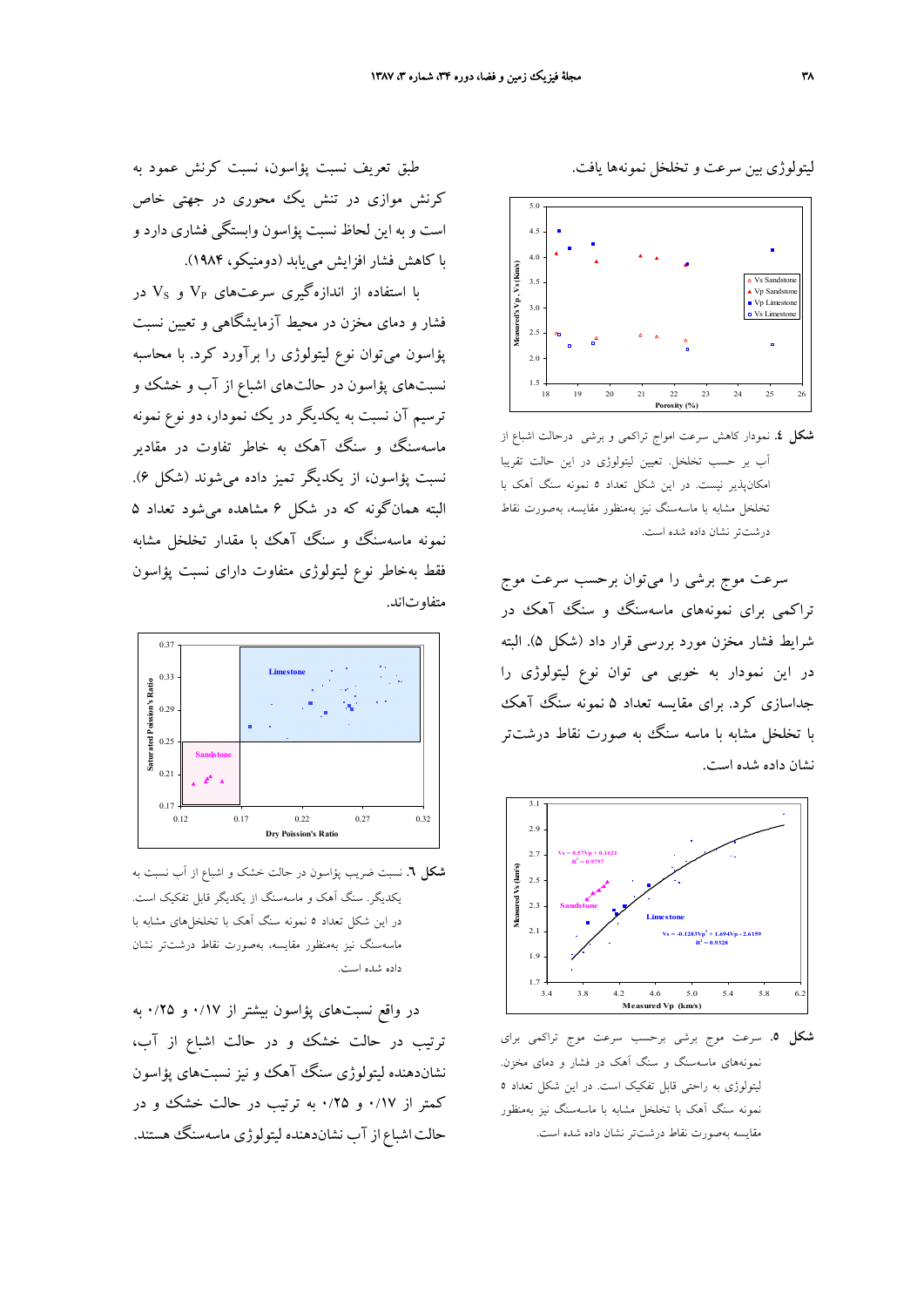همچنين ميتوان تفكيك ليتولوژي را بر روش مقادير ضريب پؤاسون در حالت اشباع از آب به نسبت سرعت امواج تراكمي و برشي  $(V_P/V_S)$  بررسي كرد (شكل ۷).



**شكل .7** مقادير نسبت پؤاسون برحسب نسبت سرعتهاي تراكمي و برشي براي نمونههاي ماسهسنگ و سنگ آهك در شرايط مخزن. در اين نمودار تفكيك نمونهها امكانپذير است. در اين شكل تعداد 5 نمونه سنگ آهك با تخلخل مشابه با ماسهسنگ نيزبراي مقايسه بهصورت نقاط درشتتر نشان داده شده است.

از سوي ديگر ميتوان با استفاده از نمودار ضريب پؤاسون برحسب تخلخل، نوع ليتولوژي مخزن را پيشبيني كرد و اين امر فقط بهخاطر تفاوت در مقادير نسبت ضريب پؤاسون در دو نوع ليتولوژي مختلف حاصل ميشود (شكل 8).



**شكل .8** مقادير نسبت پؤاسون برحسب تخلخل نمونههاي ماسهسنگ و سنگ آهك در شرايط مخزن. در اين نمودار تفكيك نمونهها امكان پذيراست. در اين شكل تعداد 5 نمونه سنگ آهك با تخلخل مشابه با ماسهسنگ نيز جهت مقايسه بهصورت نقاط درشتتر نشان داده شده است.

• **تعيين ضرايب لامه** براي ضريب تراكم ناپذيري نميتوان همانند ساير ضرايب كشساني تعريف مشخصي در نظر گرفت. مقدار λ در فيزيك سنگ به شاره درون حفره و μ نيز به نوع خميره سنگ حساس است.

مقادير ضرايب لامه با استفاده از سرعت امواج تراكمي و برشي در شرايط اشباع از آب براي نمونهها در فشار و دماي مخزن در محيط آزمايشگاهي و مقادير چگالي تصحيح شده محاسبه شده است. پس از محاسبه مقادير ρ.μ و ρ.λ با توجه به اينكه كل مشخصههاي نمونهها از قبيل مقادير تخلخل و نوع ليتولوژي هر نمونه مشخص است، با رسم نمودارهاي مقادير ρ.μ برحسب هیتوان نمونهها را به ۳ دسته مجزا شامل ماسهسنگ با تخلخل بيش از 18 درصد و سنگ آهك با تخلخل بيشتر از10 درصد و همچنين سنگ آهك با تخلخل كمتر از10 درصد (بهترتيب در نواحي I، II و III در شكل 9) تقسيمبندي كرد. مقادير ضرايب پؤاسون و لامه با هدف تفكيك نوع نمونهها بهدست آمده است.

از آنجا كه به كمك نرمافزارهاي موجود ميتوان خصوصيات مخزن را بر روي خطوط لرزهاي پيشبيني كرد، لذا ميتوان در گسترهاي از مخزن كه داده لرزهاي موجود است نوع ليتولوژي را پيشبيني و جداسازي كرد. بنابراين به كمك محاسبه ضرايب پؤاسون و لامه در محدودهاي كوچك مانند محل چاه ميتوان ليتولوژي نمونههاي مغزه را در محيط آزمايشگاهي از يكديگر تفكيك كرد و با تلفيق دادههاي چاه و خطوط لرزهاي و نيز به كمك بررسي برآورد خصوصيات مخزن در گسترهاي وسيع، نوع ليتولوژي مخزن را پيشبيني كرد.

لازم بهذكر است كه استفاده از چگاليهاي بهدست آمده از سه روش متفاوت در اين بررسي فقط به منظور نمايش وابستگي نداشتن روش جداسازي ليتولوژي به روش تعيين چگالي صورت گرفته است (شكل 9).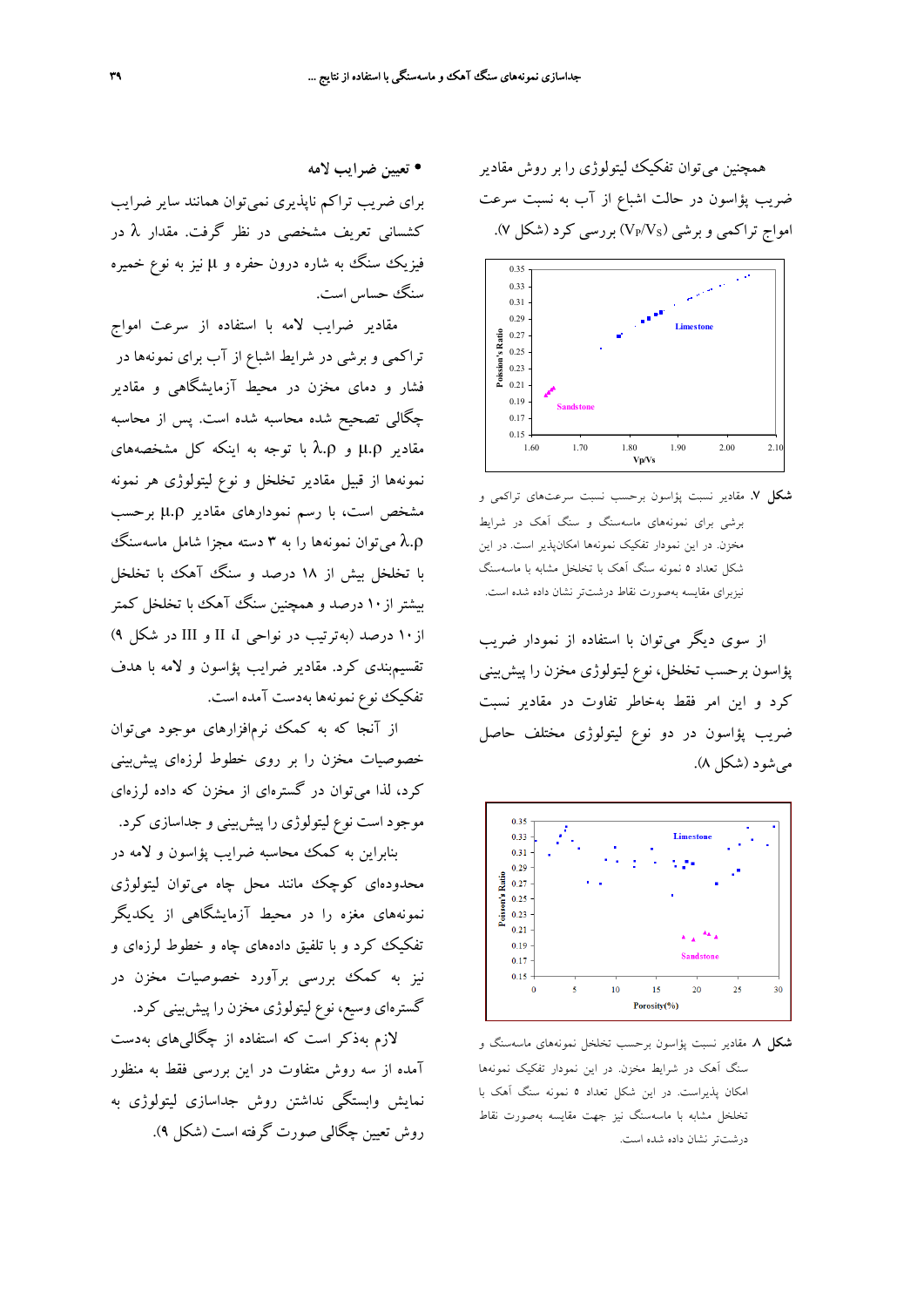

**شكل .9** رسم مقادير ρ.μ برحسب ρ.λ براي نمونههاي سنگ آهك و ماسهسنگ و دستهبندي نمونهها به 3 دسته مجزا با توجه به دادههاي پتروفيزيكي و برحسب نوع سنگ و ميزان تخلخل آنها.

ناحيه I: ماسهسنگ با تخلخل بيشتر از 18 درصد داراي محدوده:  $\gamma_0 < \mu, \rho < \epsilon$ ,  $\lambda, \rho < \gamma_0$ ناحيه II: سنگ آهك با تخلخل بيشتر از 10 درصد داراي محدوده:  $μ.ρ > 1$  ,  $τo < λ.ρ < τo$ ناحيه III: سنگ آهك با تخلخل كمتر از10 درصد داراي محدوده:  $μ.ρ > r<sub>0</sub>$  ,  $λ.ρ > t<sub>0</sub>$ 

(الف) چگالي در حالت خشك، (ب) چگالي با استفاده از نگار پتروفيزيكي و (ج) چگالي در حالت تصحيح شده. اين مقايسه روشن ميسازد كه در هر سه حالت جداسازي صورت ميگيرد و وابستگي به روش تعيين چگالي وجود ندارد. در اين شكل نيز تعداد 5 نمونه سـنگ آهك با تخلخل مشابه با ماسهسنگ جهت مقايسه به صورت نقاط درشتتر در ناحيه II قرار ميگيرند.

**4 نتيجهگيري**

- ∗ يكي از روشهاي مفيد و كارآمد در روشهاي لرزهاي براي پيشبيني ليتولوژي، استفاده از سرعت موج طولی VP و سرعت موج عرضی Vs در فشار و دماي مخزن است.
- ∗ به كمك اندازهگيري آزمايشگاهي سرعت امواج برشي و تراكمي در فشار و دماي مخزن و محاسبه ضريب پؤاسون ميتوان نوع ليتولوژي را برآورد كرد.
- ∗ به كمك ضرايب لامه (μ و λ (و رسم نمودارهاي ρ.μ برحسب ρ.λ ميتوان نوع ليتولوژي سازند را پيشبيني كرد.
- ∗ مقايسه بين سه روش محاسبه چگالي با استفاده از نگارهاي پتروفيزيكي، حالت خشك و حالت تصحيح شده نشان ميدهد كه جداسازي ليتولوژي به استفاده از هريك از انواع چگاليها وابسته نيست.
- ∗ به كمك محاسبه ضرايب پؤاسون و لامه ميتوان ليتولوژي نمونهها را در فشار و دماي مخزن در محيط آزمايشگاهي از يكديگر تفكيك كرد و با استفاده از نرمافزارهاي موجود در زمينه برآورد خصوصيات مخزن با اتكا به دادههاي لرزهاي (دوبعدي و سهبعدي) ميتوان جداسازي ليتولوژي را در سراسر محدوده مخزن، مورد بررسي قرار داد.

#### **منابع**

Biot, M. A., 1956, Theory of propagation of elastic waves in a fluid saturated porous solid: 1. Low-frequency range, 2. Higher frequency range. J. Acoust. Soc. Am., **28**, 168-191.